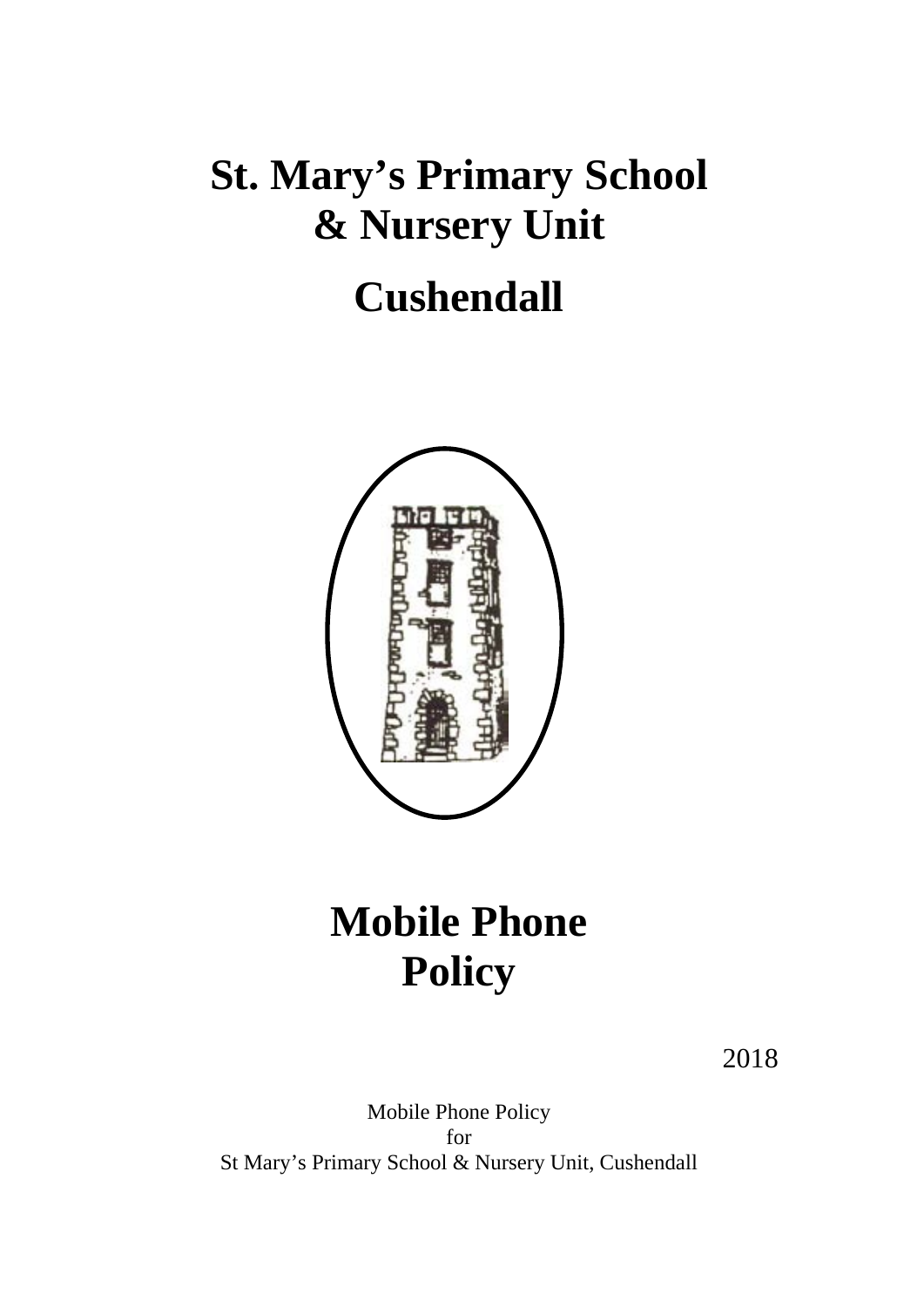In a time when technology plays an increasing role in all of our lives, the growing access to complex mobile phones demands careful supervision of their use by parents and the school. Parents are expected to support the school in the implementation of this policy.

### Pupils:

The use of mobile phones in St Mary's Primary School and Nursery Unit follows the guidance given by Education Support for N Ireland which tales recommendations for the Education Authority.

- St Mary's Primary School and Nursery Unit discourages pupils form bringing mobile phones to school.
- Exceptions to this would be in an emergency situation and with the express approval of the Principal or Vice-Principal, where a written request has been received from the parent/carer in the light of transport or health issues.
- If pupils bring a mobile phone to school, the phones must be switched off and left in the school safe in the secretary's office until the end of the school day. They must not be switched on while the pupil is in the school building or the school grounds.
- Should parents need to contact pupils, or vice versa, this should be done following the usual school procedures: via the school office (Tel no. 028 2177 1693)
- Where a pupil is found by a member of staff to be using a mobile phone, the pupil will be asked to turn off the phone. The phone will be taken from the pupil and handed to the Principal or Vice-Principal. The phone will be placed in the school safe in the secretary's office until the end of the school day. The parents will be informed and the pupil may collect the phone at the end of the school day.
- In the event that a child uses an unauthorised mobile phone in school on a subsequent occasion, parents will have to collect the phone in person from the Principal or Vice-Principal.
- If a pupil is found taking photographs, audio or video footage with a mobile phone of either other pupils, teachers or other school staff, this will be regarded as a serious offence and disciplinary action will be taken in line with the school's Positive Behaviour Policy.
- If images of other pupils, teachers or other school staff have been taken, the phone will not be returned to the pupil until the images have been removed by